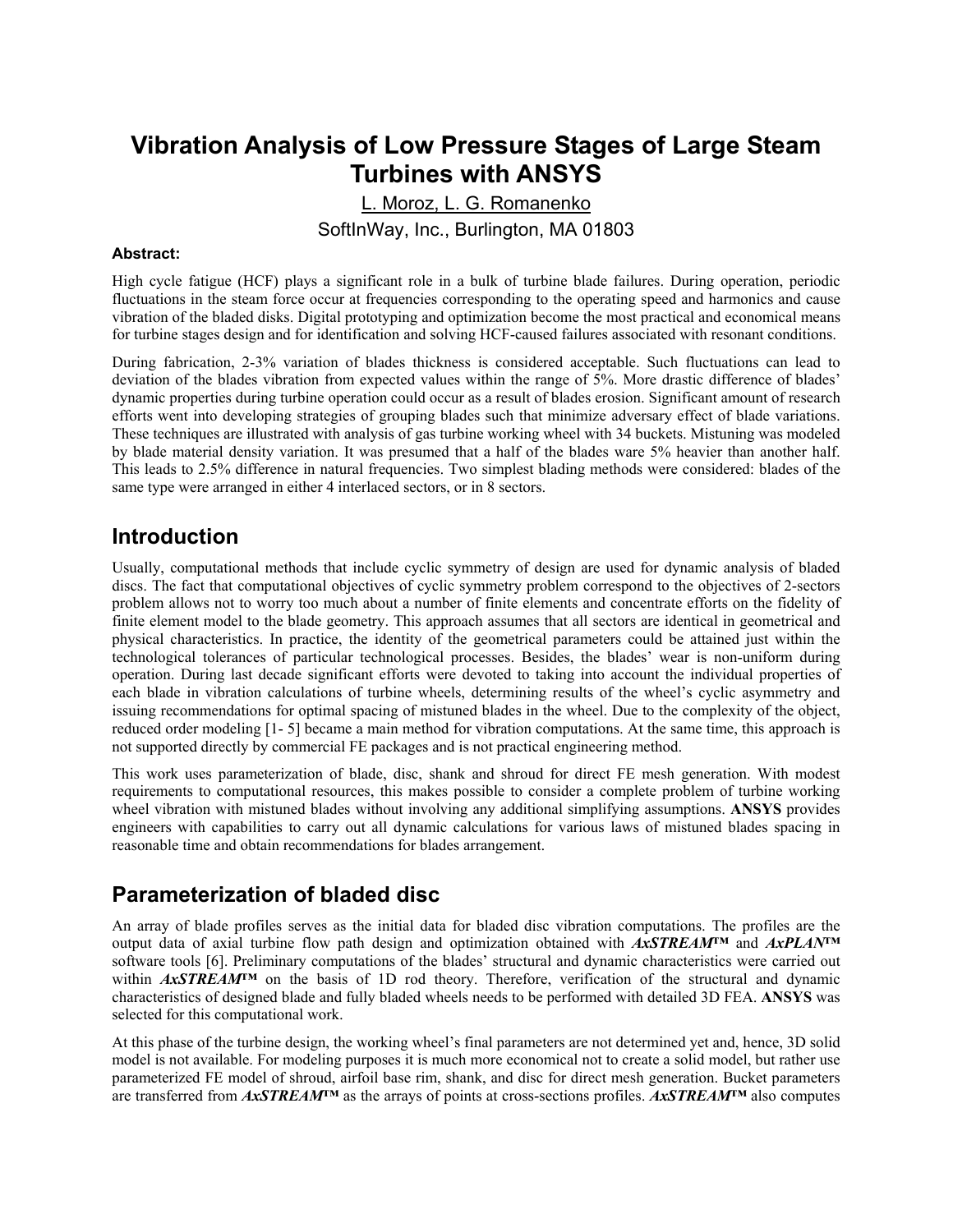pressure fields at the blade surface that can be used for harmonic analysis. *MinuteMesh-Turbo***™** software tool [6]*,*  a parameterized mesh generator specifically developed for turbomachinery applications, was used for direct mesh generation. Assignment of shroud and shank parameters in *MinuteMesh-Turbo***™** GUI is shown in Fig. 1and 2.



**Figure 1. Dialog for assigning shroud parameters** 



**Figure 2. Dialog for assigning shank parameters**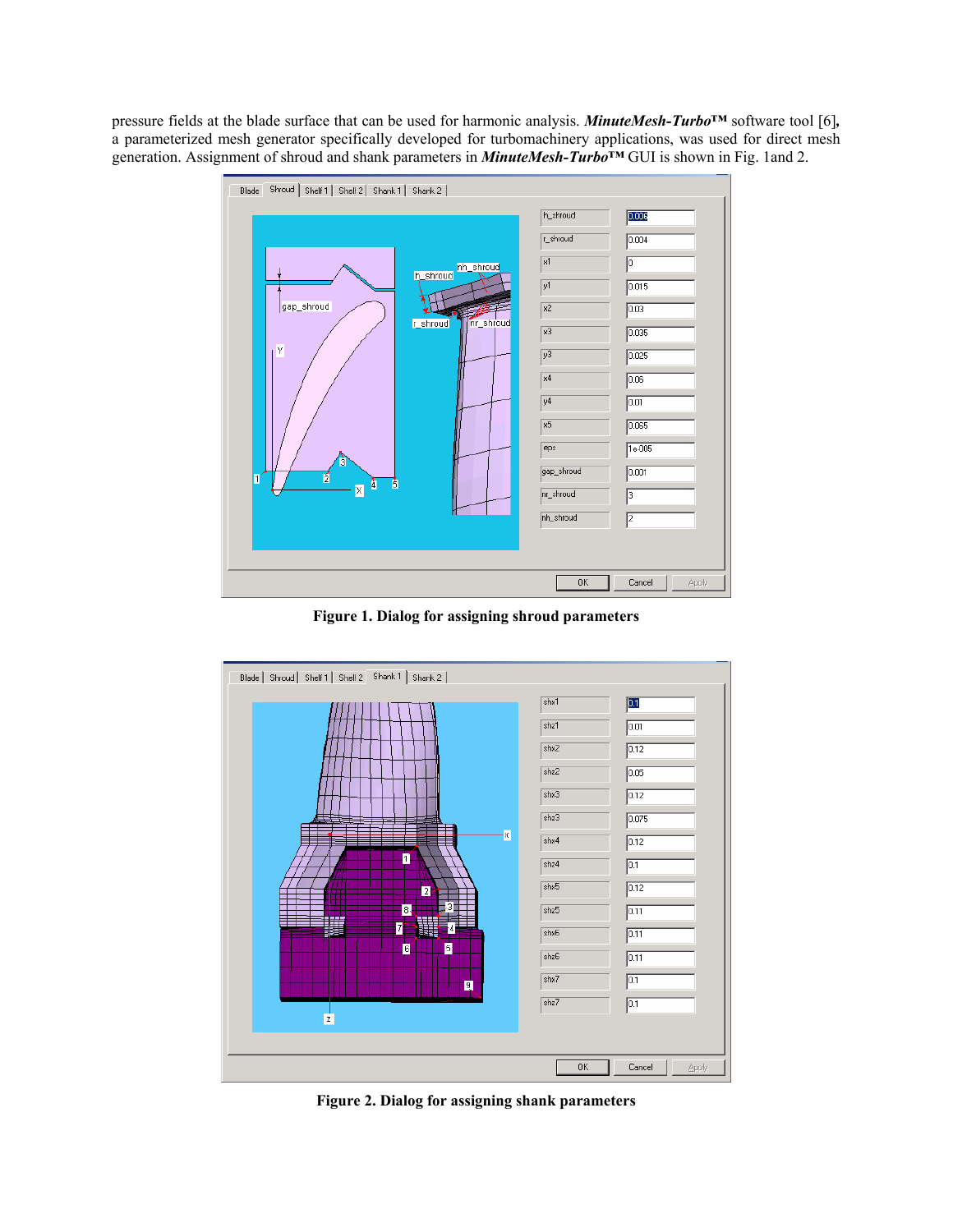#### **FE mesh generation**

Linear or quadratic hexahedral Solid 45 and Solid 95 finite elements were used for the bladed disc computation. In the areas with intricate geometry, the degeneration of these elements into wedge elements was allowed. Generation of structured mesh led to minimization of total degree of freedom number, and made possible creation of high fidelity finite element models of reasonable size. Analysis was performed on typical PC.



**Figure 3. FE mesh for bladed wheel**

Blade's surfaces were generated by constructing a B-splines that interpolate between points describing profiles. Engineers have control on partitioning of the blade's surface on leading/trailing edges and pressure/suction sides via GUI of *MinuteMesh-Turbo***™** . The finite elements are constructed by uniform partitioning of pressure and suction sides in parametrical space and equal partitioning across blade's thickness.

Main approach for shroud and shank FE mesh generation is extrusion of 2D meshes along the line, as well as along two and three lines with linear transformation of the 2D mesh. Mesh transformation with nodes transposition onto selected surface is used for near-fillet surfaces mesh generation.

Modeling of individual properties of the blades was achieved by varying the blade material specification and morphing of meshes. Typical FE model of working wheel generated by *MinuteMesh-Turbo***™** and imported into **ANSYS** is shown in Fig. 3.

## **Computation of natural oscillations of mistuned bladed disc**

During fabrication, 2-3% variation of blades thickness is considered acceptable. Such fluctuations can lead to deviation of the blades vibration from the nominal within the range of 5%. More drastic difference of blades dynamic properties during turbine operation could occur as a result of blades erosion.

Analysis of gas turbine working wheel with 34 buckets can serve as illustration of the approach offered for studying the mistuned bladed discs dynamics. Mistuning was modeled by blade material density variation. It was presumed that a half of the blade were 5% heavier than another half. This leads to 2.5% difference in natural frequencies. Two blading methods were considered: blades of the same type were arranged in either 4 interlaced sectors, or in 8 sectors, Fig. 4. These two methods are the simplest ones. In principle heavy and light blades can be also arranged in 16 groups. Also, blades can be separated in more than 2 groups based on their weight, leading to even more possible arrangements, providing more flexibility for tuning.

Finite element model of working wheel contained 135,000 elements and had 500,000 degrees of freedom.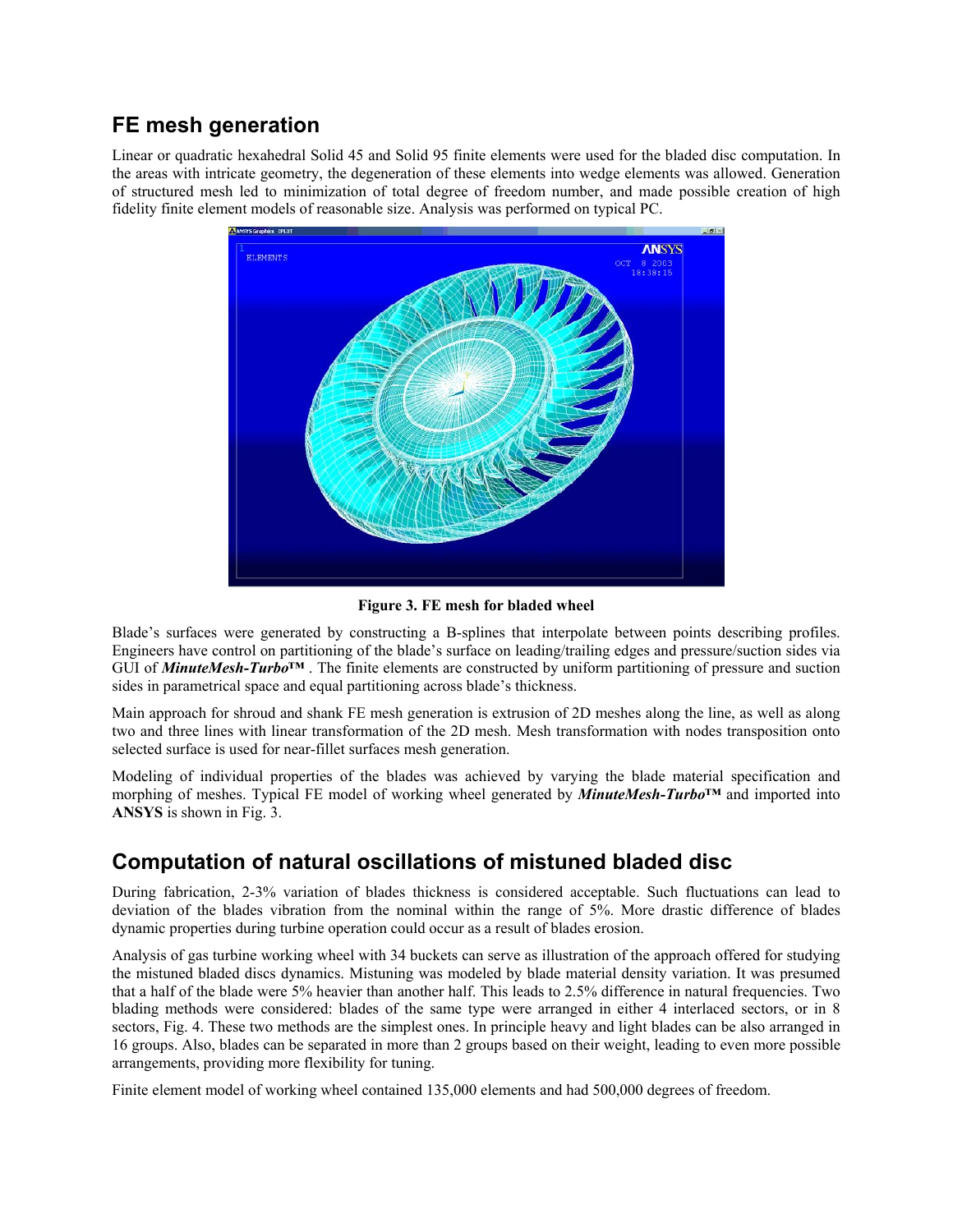Fig. 5 and 6 depict results of the modal analysis. Shapes of axial displacements for  $7<sup>th</sup>$  and  $12<sup>th</sup>$  modes are shown. Careful analysis of the pictures reveals lack of harmonic node's lines that normally obtained via analysis with cyclic BCs. This is, of course, expected. The whole point of used here approach is to model realistic situation when all blades are slightly different either because of manufacturing tolerances, or as a consequence of "tear and wear".

Table 1 lists the computed frequencies. A comparison shows that modifying the order of disc blading can change some frequencies by 0.8% leaving other frequencies unchanged. Moreover, frequencies of neighboring  $5<sup>th</sup>$  and  $6<sup>th</sup>$ 



**Figure 4. Two possible blading patterns (darker blades are heavier): A – 4-sector blading; B – 8-sector blading** 

modes get apart, while frequencies of neighboring  $6<sup>th</sup>$  and  $7<sup>th</sup>$  modes get closer. In certain cases, such behavior of frequencies allows to tune the blades out of resonance without redesign them, i.e. solely based on selecting a certain order of blading.

|                 | Table 1. Comparison of blade row prime ten frequencies for two variants of mistuned blades<br>arrangement |  |  |  |  |  |  |  |  |  |  |
|-----------------|-----------------------------------------------------------------------------------------------------------|--|--|--|--|--|--|--|--|--|--|
| er of<br>------ |                                                                                                           |  |  |  |  |  |  |  |  |  |  |

| Number of<br>frequency |        |        |          |        |          |        |        |          |          | 10       |
|------------------------|--------|--------|----------|--------|----------|--------|--------|----------|----------|----------|
| 1st method             | 308.69 | 527.30 | 535.10   | 544.82 | 571.09   | 572.00 | 614.01 | 617.24   | 681.20   | 681.73   |
| $\gamma$ nd<br>method  | 308.69 | 530.68 | 531.56   | 545.90 | 566.53   | 575.43 | 615.07 | 616.34   | 681.19   | 681.67   |
| % difference           | 0      | 0.641  | $-0.661$ | 0.198  | $-0.798$ | 0.6    | 0.173  | $-0.146$ | $-0.002$ | $-0.009$ |



**Figure 5. 7th mode shape of bladed wheel**